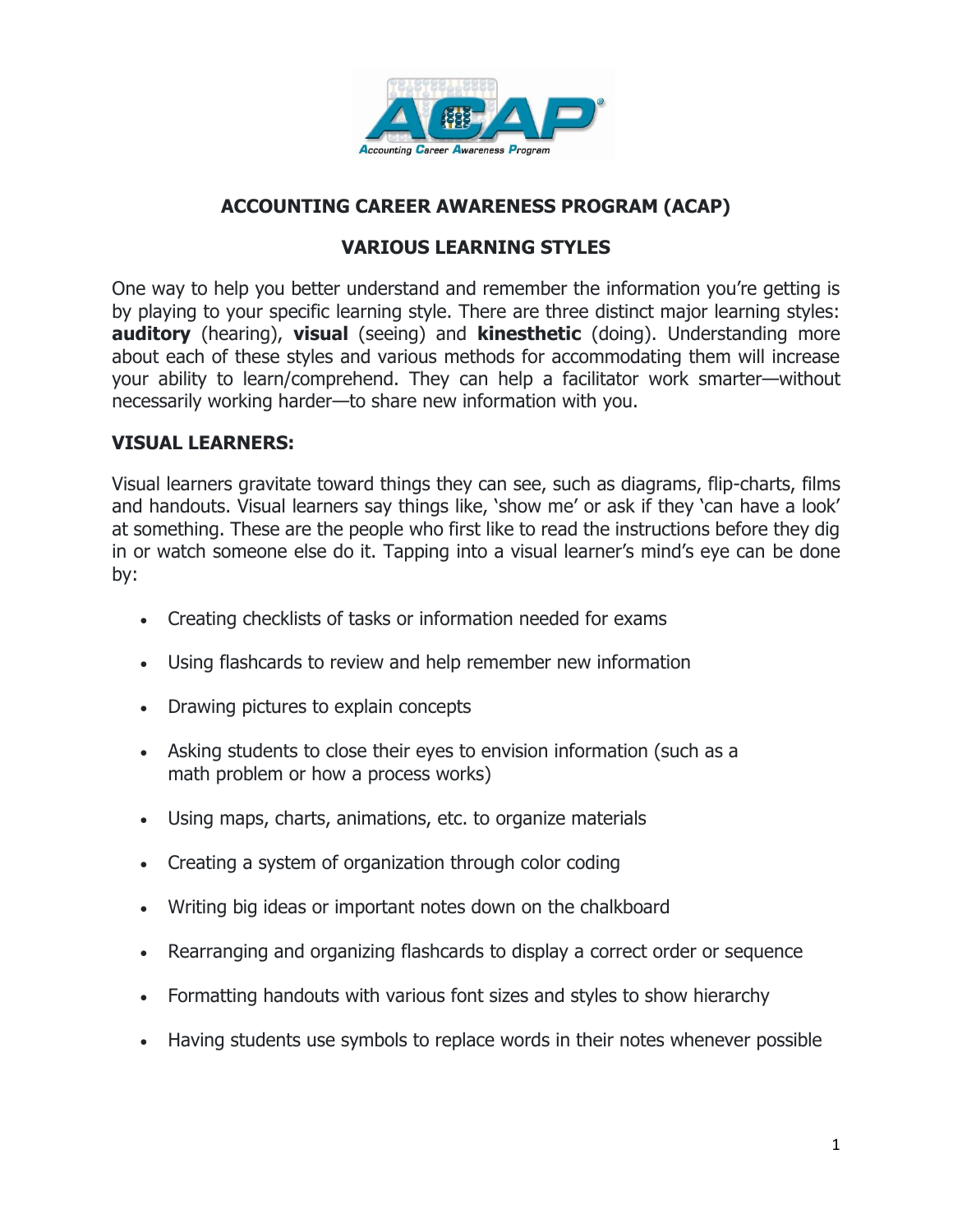## **AUDITORY LEARNERS**

Auditory learners can be pretty vocal. They prefer to use their ears to receive information. This could be through hearing themselves and others talk, or other noises or sounds. They do best when hearing from the expert on a topic and will say things such as, 'tell me more about it' or ask if they 'can talk it over' with you. Help an auditory learner really hear you by:

- Having conversations about the material, either one-on-one or as a class
- Reading material aloud, either done in chunks by the students or all by the facilitator
- •
- Recording lectures to playback later
- Having students explain newly learned information to each other
- Creating a rhythm or song out of the information and rehearse it regularly
- Using word association, such as mnemonic devices, to help with memory
- Studying with a buddy so information can be said, heard and discussed
- Asking questions about concepts so students can explain it in their own words
- Prompting students to record themselves reviewing material for playback
- Having students create oral presentations to show comprehension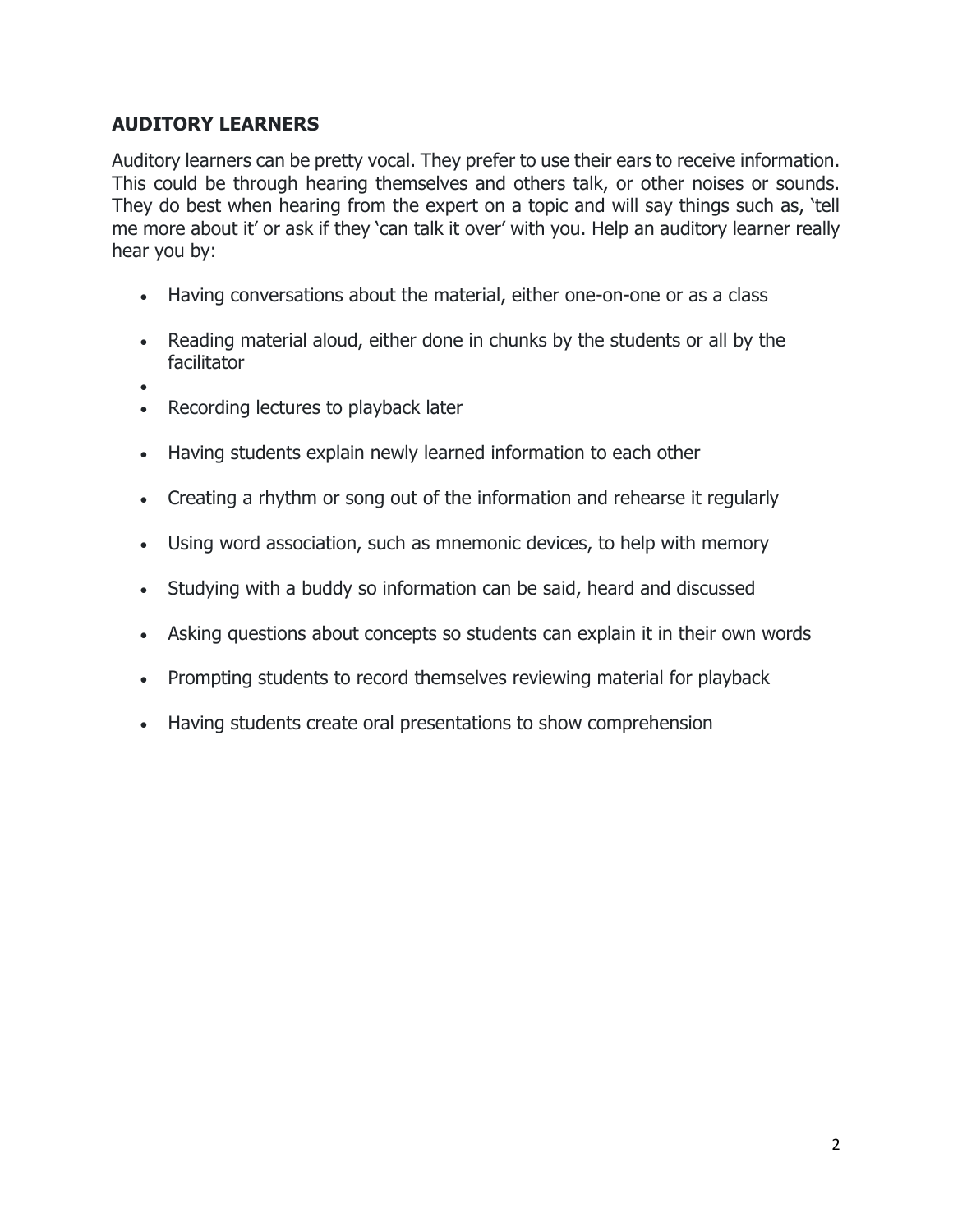### **KINESTHETIC LEARNERS**

Kinesthetic learners crave a hands-on approach. These tactile learners are all about touching, doing, feeling and experiencing. They prefer to be immersed in the subject matter and might say things like 'let me try' or want to express how they feel about a topic. These doers tend to jump right in and learn as they go. Kinesthetic learners can more easily pick up what you're putting down by:

- Using role playing or acting to increase comprehension and memory
- Envisioning themselves as a character or somehow interacting with

the information (i.e., "being" the auditor responsible for finding errors in a

client's books)

• Using body movements (i.e., snapping, clapping, dancing or mouthing)

while reciting information

- Taking field trips, both physical and virtual
- Using real-life examples to explain concepts
- Creating and playing games based on information or concepts being taught
- Taking notes as material is being taught for the first time
- Organizing their notes using different pens, markers and highlighters
- Taking in information in ways that utilize all of their senses
- Tracing words, maps or other diagrams as a way of internalizing information

Consider various ways to complete an assignment. Would you rather give a presentation? Create a collage that you can walk the class through? Work as a group to solve a problem and make a video explaining it? Write an essay or song? Or simply take a traditional multiple-choice test? You could even come up with your own ideas for ways to show your comprehension.